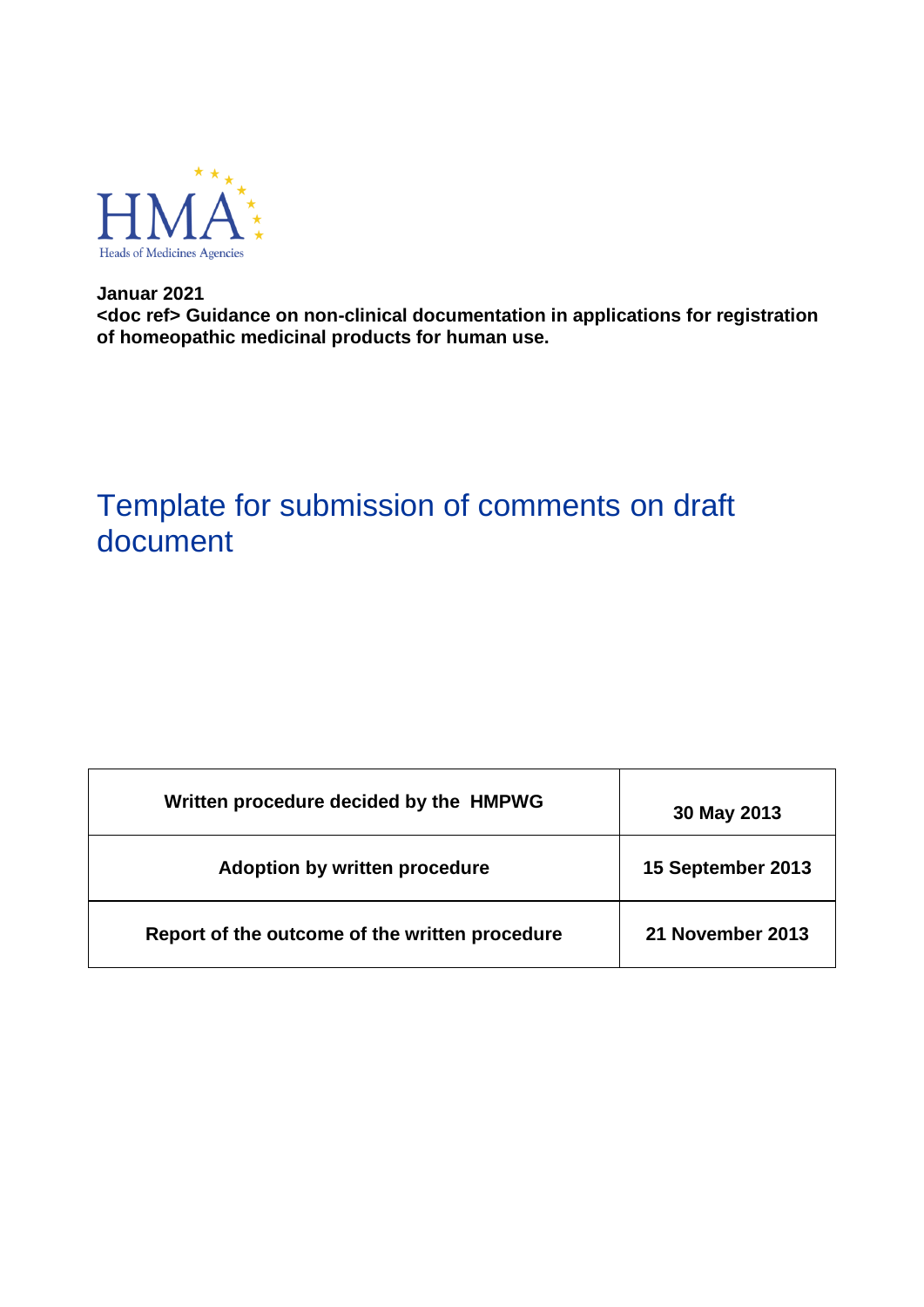# Submission of comments on draft document

## **Table 1: Origin of comments**

#### **Guidance on non-clinical documentation in applications for registration of homeopathic medicinal products for human use**

| Organisation or individual | Contact details (e-mail address, telephone number, name<br>of contact person) |
|----------------------------|-------------------------------------------------------------------------------|
| <b>ECHAMP</b>              | Amandine OSET                                                                 |
| Rue Washington 40          | amandine.oset@echamp.eu                                                       |
| B-1050 Brussels            | +32 2 649 94 40                                                               |
|                            |                                                                               |

| Interested parties are invited to send                                                         |
|------------------------------------------------------------------------------------------------|
| comments together with a copy of the cited references.                                         |
| This will facilitate the assessment of comments, suggestions and corresponding justifications. |
|                                                                                                |
| When the reference consists of a book chapter, the copy must include                           |
| the page of the book showing the year of publication.                                          |
|                                                                                                |
| Comments without copies of the supporting literature will not be considered.                   |
|                                                                                                |
| Comments should be sent electronically and in Word format (not pdf).                           |
|                                                                                                |
| Comments and the identity of the sender will be made public                                    |
| unless a justified objection is received at the time of the submission.                        |
|                                                                                                |
|                                                                                                |
|                                                                                                |
| Please submit comments on each document separately.                                            |
|                                                                                                |
|                                                                                                |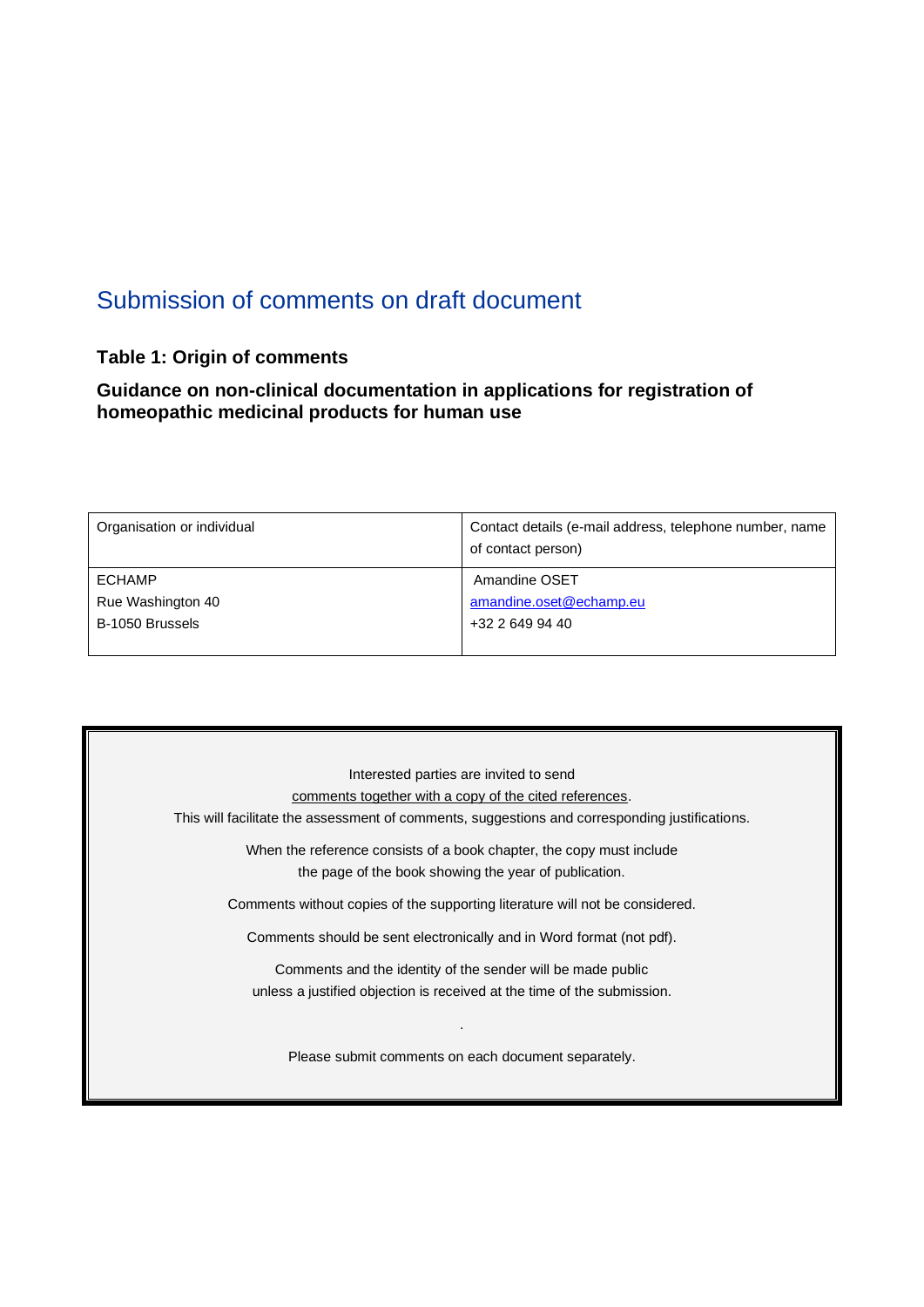## **Table 2: Comments**

#### **GENERAL COMMENTS ON DRAFT DOCUMENT**

| Interested party | <b>Comment and Rationale</b>                                                                                                                                                                                                                                                                                                                                                                                                                                    | (Outcome): |
|------------------|-----------------------------------------------------------------------------------------------------------------------------------------------------------------------------------------------------------------------------------------------------------------------------------------------------------------------------------------------------------------------------------------------------------------------------------------------------------------|------------|
| <b>ECHAMP</b>    | We appreciate adequate guidance for the assessment on the safety on<br>Homeopathic Medicinal Products, and especially that evaluation is based on a<br>daily acceptable amount and that there are cases where a full safety<br>assessment is not expected. We also welcome that, same non-clinical<br>regulations and guidelines apply to homeopathic medicinal products (HMPs) as<br>to all other medicinal products. (Quotations from 1 Introduction, page 7) |            |
|                  | Nevertheless, we see that the latter principle is not followed in certain points<br>without giving sound scientific reasons, as we explain in our specific comments<br>hereunder. From a toxicological point of view there is no justification to use<br>double standards in toxicological risk assessment. The dose makes the toxicity,<br>not the registration category of a specific substance.                                                              |            |
|                  | Furthermore, we think that the document should be up-dated to the state of<br>scientific knowledge. The literature reference given in the guideline are until<br>year 2018, but further relevant toxicological knowledge has been published<br>since then and should be taken into consideration. Please see our literature<br>references in the specific comments.                                                                                             |            |
|                  | We would appreciate the opportunity for a personal exchange, e.g. in a dialogue<br>meeting with HMPWG and other associations about this topic because it is of<br>great importance for the homeopathic industry.                                                                                                                                                                                                                                                |            |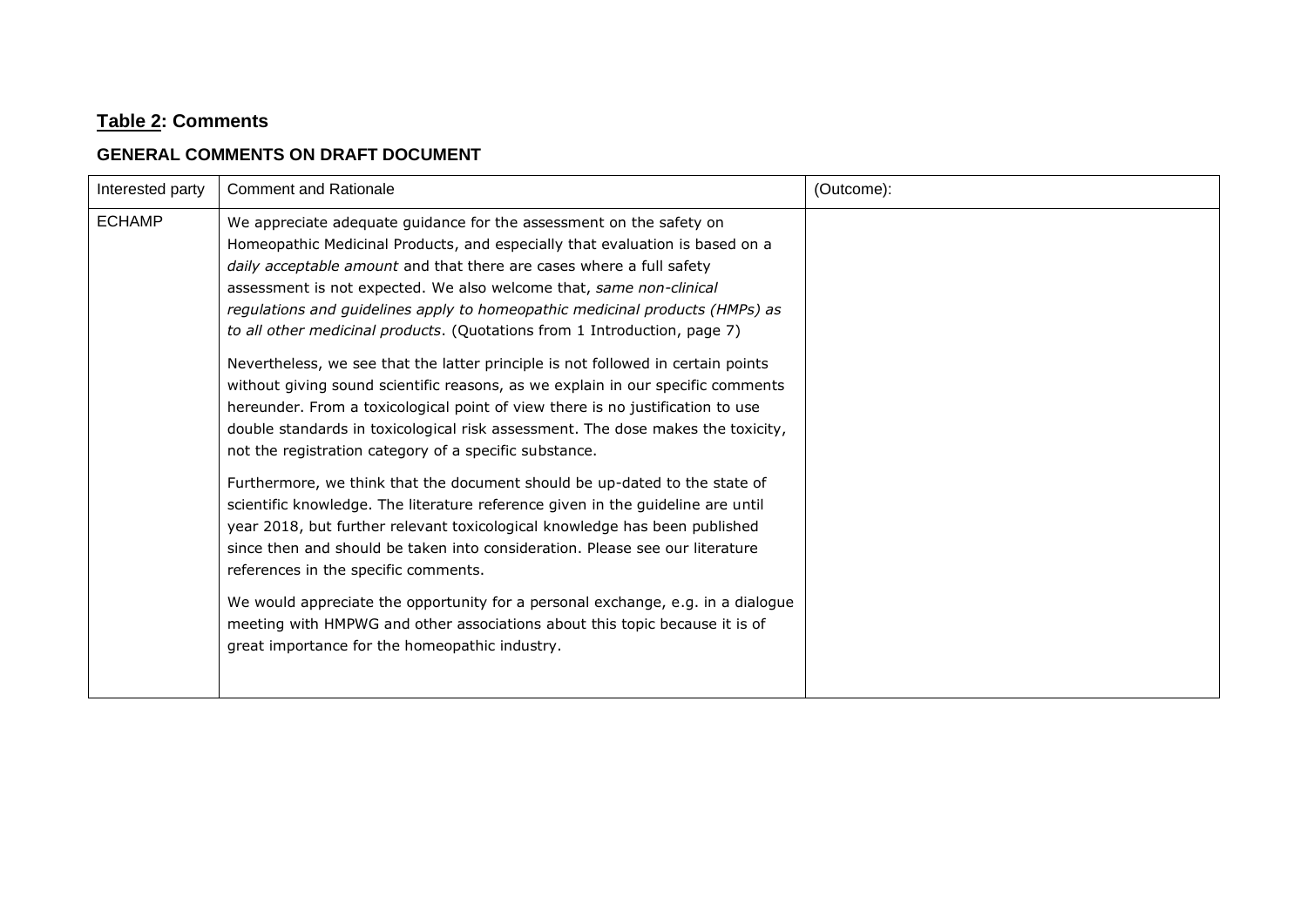### SPECIFIC COMMENTS ON TEXT

| Section number | Interested party | <b>Comment and Rationale</b>                                                                                                                   |  |
|----------------|------------------|------------------------------------------------------------------------------------------------------------------------------------------------|--|
| and heading    |                  |                                                                                                                                                |  |
| Abbreviatons   | <b>ECHAMP</b>    | Minor observations:                                                                                                                            |  |
| Pages 4-5      |                  | -delete commas in p. 4 line 17, p. 4 line 20, p. 5 line 27, p.<br>5 line 31<br>-the abbreviation linked to Ph. Eur in p. 5 line 19 is not well |  |
|                |                  | placed.                                                                                                                                        |  |
| Introduction   | <b>ECHAMP</b>    | We appreciate very much that the focus of the non-clinical                                                                                     |  |
| Page 7 line 11 |                  | evaluation lies on a daily acceptable amount, and not on<br>First Safe Dilution (FSD).                                                         |  |
| 4.1            | <b>ECHAMP</b>    | Basing the evaluation on the whole raw material in case                                                                                        |  |
| page 9         |                  | the causative toxic component is not known or a maximum<br>content is not defined in the pharmacopoeial monograph,                             |  |
| lines $8-10$   |                  | significantly overestimates the risk and is unrealistic. It                                                                                    |  |
|                |                  | should be accepted to calculate with                                                                                                           |  |
|                |                  | 1) internal data on the content of the relevant toxicological                                                                                  |  |
|                |                  | compound including analytical methods and specifications                                                                                       |  |
|                |                  | with an upper limit in the respective inhouse monographs                                                                                       |  |
|                |                  | 2) literature data or analytic data from other<br>pharmacopoeias for comparable preparations (e.g. using                                       |  |
|                |                  | conversion factors (CF manufacturing method)                                                                                                   |  |
|                |                  | see:                                                                                                                                           |  |
|                |                  | https://www.hma.eu/uploads/media/PtC HMP non biologi                                                                                           |  |
|                |                  | cal_safety.pdf                                                                                                                                 |  |
|                |                  | 3) a content of 10 % of toxic components (= secondary                                                                                          |  |
|                |                  | plant metabolites).                                                                                                                            |  |
|                |                  | Rationale: Toxic components of plants (such as<br>naphthoquinones or pyrrolizidine alkaloids) are secondary                                    |  |
|                |                  | metabolites, which have no fundamental role in                                                                                                 |  |
|                |                  | maintaining life processes of plants, but are important for                                                                                    |  |
|                |                  | plants adaption to the environment or defense against                                                                                          |  |
|                |                  | predators. Content of secondary metabolites in thus often                                                                                      |  |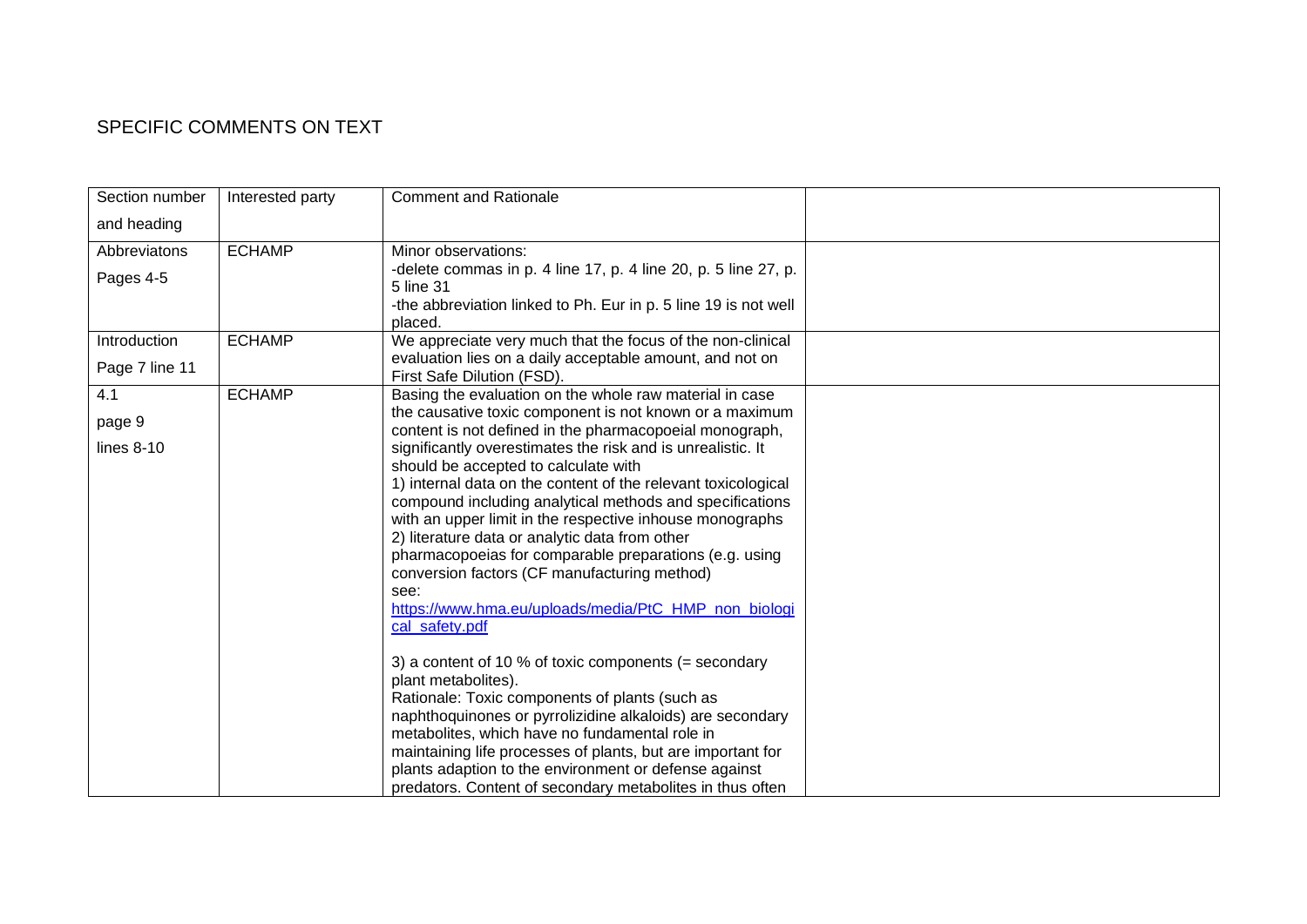|                                  |               | very low, with less than 1 % of dry weight (Ramakrishnan<br>A, Ravishankar GA. Influence of abiotic stress signals on<br>secondary metabolites in plants. Plant Signal Behav<br>2011;6(11):1720-31).<br>It is thus scientifically reasonable to use a worst case<br>assumption of 10% of these secondary metabolites in a<br>mother tincture.<br>Without providing scientific data it would not be adequate<br>to refuse this approach.<br>An alternative approach could be the dry residue of the<br>mother tincture, if no other data is available and no volatile                                                                                                                                                                                                                                                                                                                                                                                                                                                                                                   |  |
|----------------------------------|---------------|------------------------------------------------------------------------------------------------------------------------------------------------------------------------------------------------------------------------------------------------------------------------------------------------------------------------------------------------------------------------------------------------------------------------------------------------------------------------------------------------------------------------------------------------------------------------------------------------------------------------------------------------------------------------------------------------------------------------------------------------------------------------------------------------------------------------------------------------------------------------------------------------------------------------------------------------------------------------------------------------------------------------------------------------------------------------|--|
|                                  |               | constituents are suspected to be of toxicological concern.<br>Even this would be a worst case far away from real content<br>of toxicological relevant compounds.                                                                                                                                                                                                                                                                                                                                                                                                                                                                                                                                                                                                                                                                                                                                                                                                                                                                                                       |  |
| Section 4.1.1<br>Page 9, Line 24 | <b>ECHAMP</b> | In case there is a HMP already registered according to<br>simplified registration in the EU which does include a<br>safety assessment for the stock, reference to this<br>registration should be sufficient (also if from another<br>applicant) without submitting an own safety assessment.<br>This situation is already the case and will become more<br>and more relevant for the future.<br>Please include this possibility at first into the list in line 19.<br>Among the about 150 stocks evaluated in the Consolidated<br>list of first safe dilutions of the HMPWG, the highest FSD is<br>D9 (for only 3 stocks, all other are <d9). in="" is="" line="" this="" with<br="">an overall worst-case calculations for all homeopathic<br/>manufacturing methods based on all possible individual<br/>worst case factors (please see our comment and<br/>calculation under TTC, page 17). The result is that a<br/>potency of C5/D9 is the overall safe potency for all stocks<br/>except those containing /compounds mentioned in page 17<br/>line 21-34.</d9).> |  |
|                                  |               | For this reason, please add under 4.1.1 between line 23<br>and 25 the following condition:<br>"(A full non-clinical evaluation is not required)                                                                                                                                                                                                                                                                                                                                                                                                                                                                                                                                                                                                                                                                                                                                                                                                                                                                                                                        |  |
|                                  |               | if the stocks of the product do not contain compounds                                                                                                                                                                                                                                                                                                                                                                                                                                                                                                                                                                                                                                                                                                                                                                                                                                                                                                                                                                                                                  |  |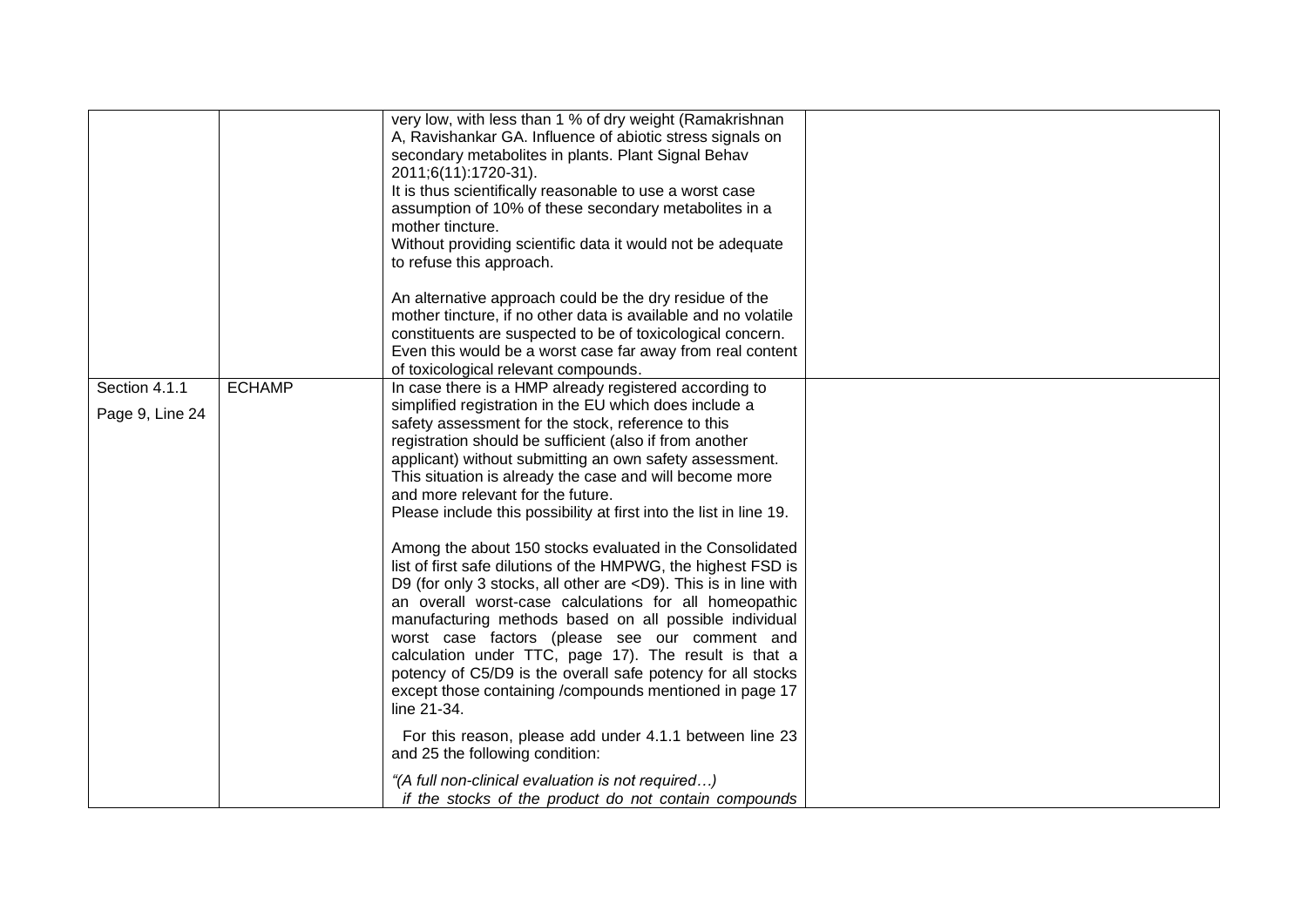|          |               | listed under page 17 line 21-34 "excluded compounds",                                                      |  |
|----------|---------------|------------------------------------------------------------------------------------------------------------|--|
|          |               | and if the stocks are used at a calculated final dilution                                                  |  |
|          |               | equal or higher to C5 or D9. In this case a justification of                                               |  |
|          |               | this matter of fact in the non-clinical expert report will                                                 |  |
|          |               | suffice. I                                                                                                 |  |
| 4.1.2    | <b>ECHAMP</b> | General comment:                                                                                           |  |
| page 10  |               | It is unclear why the decision tree of the HMPWG                                                           |  |
|          |               | document PtC on non-clinical safety from 2007 (further                                                     |  |
| figure 1 |               | called "PtC 2007") was changed. We think that it was more                                                  |  |
|          |               | suitable than the present evaluation scheme. Please see                                                    |  |
|          |               | also details in the following.                                                                             |  |
| 4.1.2    | <b>ECHAMP</b> | The decision tree does not foresee the possibility that                                                    |  |
| page 10  |               | there is already a registered HMP according to Art. 14 in                                                  |  |
|          |               | the EU including a suitable safety assessment for the                                                      |  |
| figure   |               | stock. This is already the case and will become more and                                                   |  |
|          |               | more relevant for the future.                                                                              |  |
|          |               | In this case, reference to that product (including from                                                    |  |
|          |               | another applicant) should be sufficient without submitting                                                 |  |
|          |               | an own safety assessment.                                                                                  |  |
|          |               | Please add this possibility into the decision tree above the                                               |  |
|          |               | box "safety assessment required"                                                                           |  |
| 4.1.2    | <b>ECHAMP</b> | Like in the PtC 2007, one of the first decisions to make                                                   |  |
| page 10  |               | should be if the raw material is allowed as food or food                                                   |  |
|          |               | constituent, with the reasoning that " substances that are                                                 |  |
| figure 1 |               | also used in food, the assessment of the safety should                                                     |  |
|          |               | consider the fact that they are allowed as food or as a                                                    |  |
|          |               | constituent of food and should refer to the existing data of                                               |  |
|          |               | the food and food supplements area." (quotation from PtC                                                   |  |
|          |               | 2007 page 2 under 3.1). Furthermore, human data are of                                                     |  |
|          |               | higher relevance than data from animal studies. So, "the                                                   |  |
|          |               | food box" should be placed over the box "safety<br>assessment required" for those stocks which are used in |  |
|          |               | food without restriction. Only if maximum limits in food                                                   |  |
|          |               | exist, a safety assessment is needed.                                                                      |  |
| 4.1.2    | <b>ECHAMP</b> | The decision tree should be completed by an arrow from                                                     |  |
|          |               | the box "toxicological data available" guiding to the box "Is                                              |  |
| page 10  |               | sufficient chemical or phytochemical characterization                                                      |  |
| figure 1 |               | available" (see decision tree for FSD in PtC 2007).                                                        |  |
|          |               | Otherwise the direct route to 4.3.5 TTC where sufficient                                                   |  |
|          |               |                                                                                                            |  |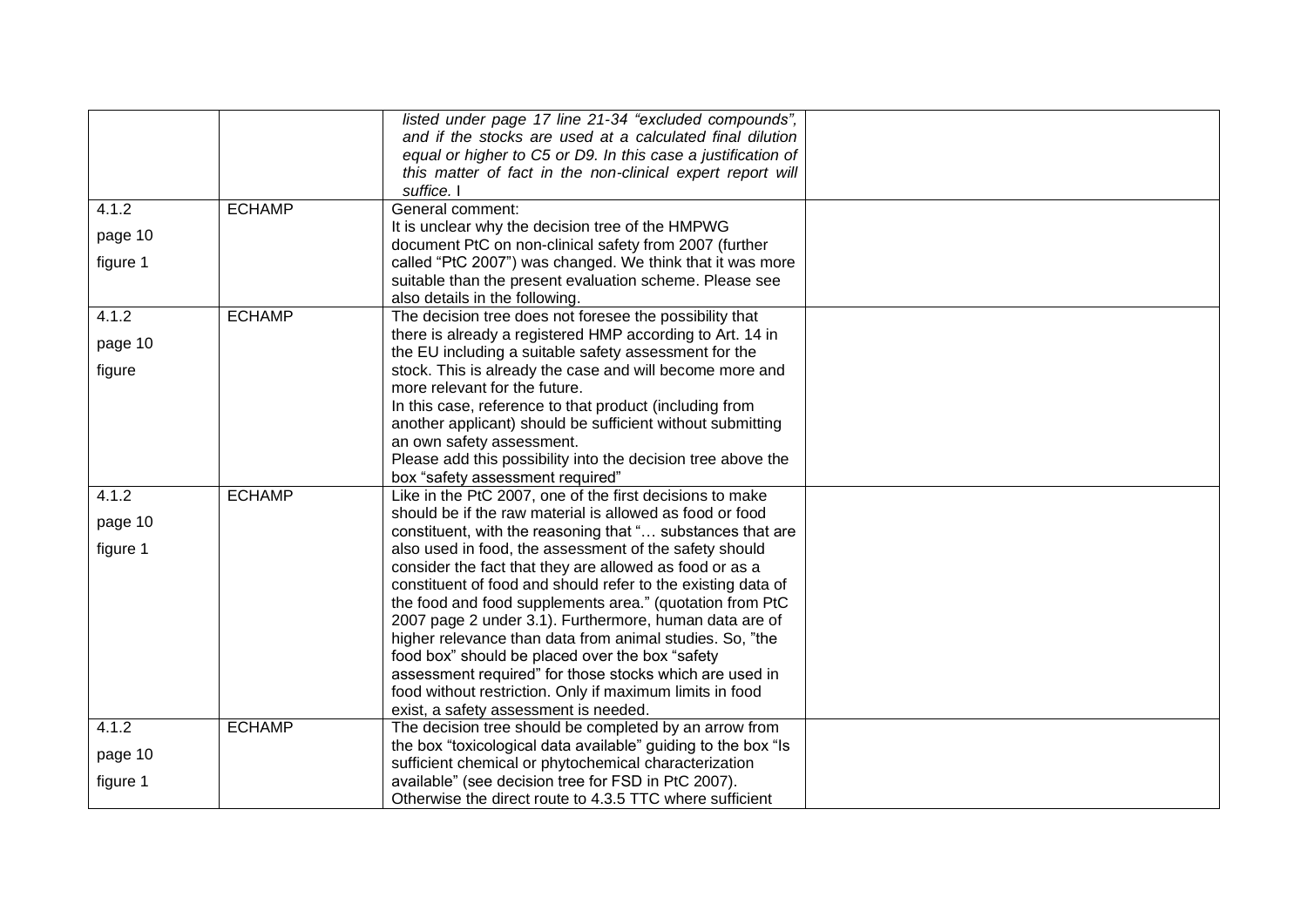|                                  |               | chemical or phytochemical characterization available is not<br>given. See also our comments referring to section 4.3.5<br>TTC.<br>Additionally "yes" should be added to the arrow between<br>the box "toxicological data available" and "known<br>genotoxic, carcinogenic or teratogenic potential?"                                                                                                                                                                                                                                                                                                         |  |
|----------------------------------|---------------|--------------------------------------------------------------------------------------------------------------------------------------------------------------------------------------------------------------------------------------------------------------------------------------------------------------------------------------------------------------------------------------------------------------------------------------------------------------------------------------------------------------------------------------------------------------------------------------------------------------|--|
| 4.1.2<br>page 10<br>figure 1     | <b>ECHAMP</b> | The decision arrow "no" guiding from the box "Is there<br>sufficient evidence for a threshold mechanism" to "Toxicity<br>data result in toxicity limit value" should be replaced by a<br>decision arrow guiding directly to "is sufficient chemical or<br>phytochemical characterization available?". With the<br>current decision arrows it would finally be possible to<br>calculate a PDE without evidence for a threshold related<br>mechanism.                                                                                                                                                          |  |
| 4.1.2<br>page 10<br>figure 1     | <b>ECHAMP</b> | The box 4.3.4 LHRD/100" should be replaced by a box<br>"4.3.4 LHRD" in line with the title of this section                                                                                                                                                                                                                                                                                                                                                                                                                                                                                                   |  |
| 4.1.5<br>Page 11<br>Line 28 - 37 |               | Please take into account our below comments regarding<br>sections 4.3.4. LHRD and 4.3.6 PDE, and adapt this<br>section accordingly.<br>Please up-date the reference guidance to the current<br>version                                                                                                                                                                                                                                                                                                                                                                                                       |  |
| 4.1.5<br>page 11<br>line 29      | <b>ECHAMP</b> | "after chronic administration" can be deleted, as in line 28<br>it is already written "after repeated administration"; "on<br>consecutive days" should be shifted to line 28, following<br>"after repeated administration".                                                                                                                                                                                                                                                                                                                                                                                  |  |
| 4.1.6<br>page 12<br>line 13-14   | <b>ECHAMP</b> | It is not necessary or compatible with animal welfare to<br>require in vivo studies in case of "structural alerts". Please<br>modify into "in vitro studies"<br>Moreover, it is not necessary or compatible with animal<br>welfare to conduct an in vivo study in case of a positive<br>result in the in vitro Ames test. HMPWG suggests itself to<br>follow the stepwise testing strategy set out for herbals in<br>EMEA/HMP/107079/2007. Here, the first step is an Ames<br>test. In case of a positive result, and only if "the genotoxic<br>response cannot be attributed to any specific constituent" a |  |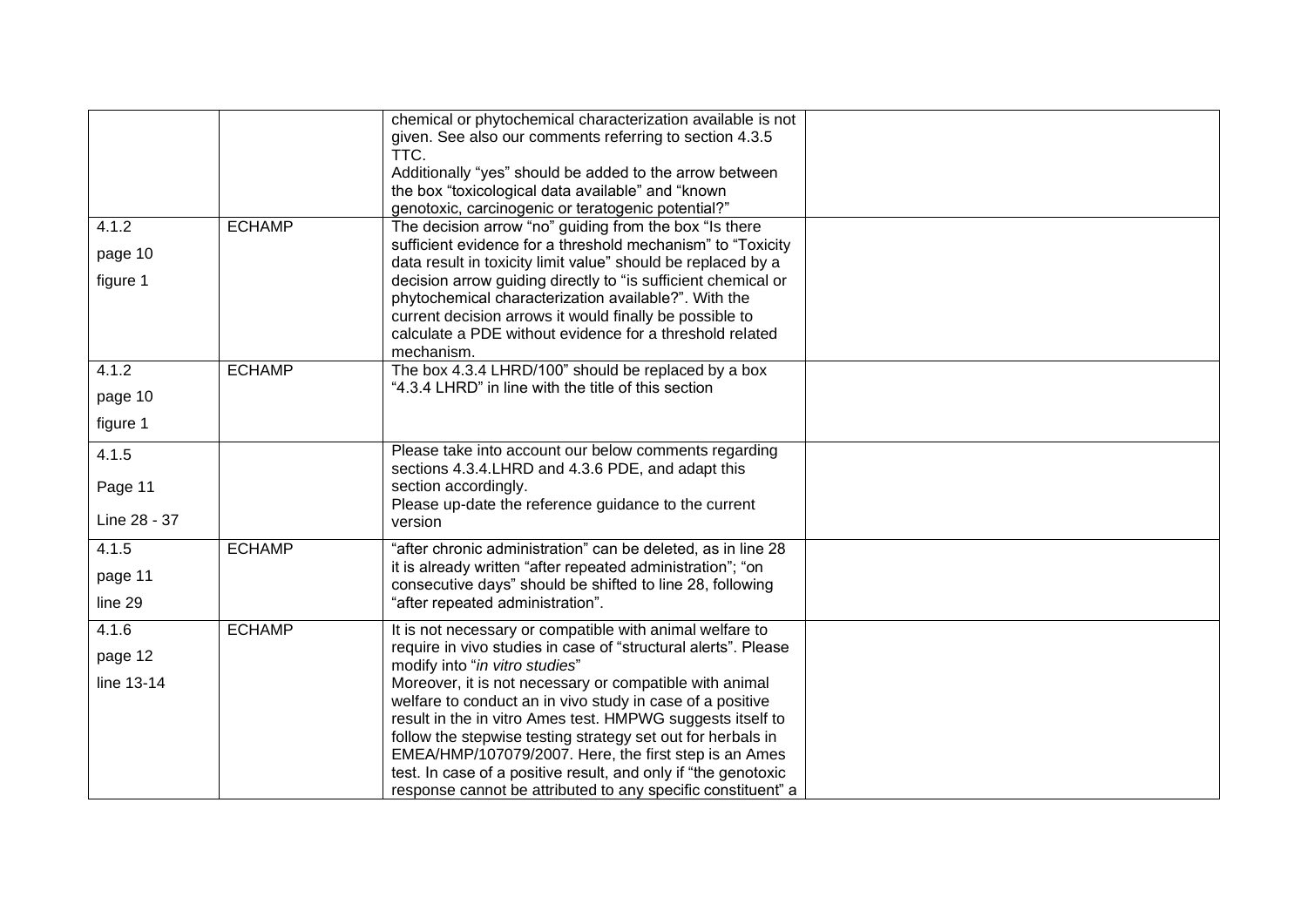| 4.1.6          | <b>ECHAMP</b> | second in vitro test (such as mouse lymphoma or other<br>mammalian cell assays) has to be conducted. If this test<br>result is "unequivocally positive and considered relevant<br>either in gene mutation or chromosomal damage", it is<br>advisable to conduct an in vivo test. To avoid unnecessary<br>tests in animals, the same procedure must apply to the<br>genotoxicity testing for HMPs. Please modify the wording<br>in lines 13-16 (replace "mainly in vivo") in order to be in<br>line with EMEA/HMP/107079/2007<br>please add "with raw material or stock" after positive                                                                                                                                                                                                                                                                                                                                                                                                                                                                                                                                                                   |  |
|----------------|---------------|----------------------------------------------------------------------------------------------------------------------------------------------------------------------------------------------------------------------------------------------------------------------------------------------------------------------------------------------------------------------------------------------------------------------------------------------------------------------------------------------------------------------------------------------------------------------------------------------------------------------------------------------------------------------------------------------------------------------------------------------------------------------------------------------------------------------------------------------------------------------------------------------------------------------------------------------------------------------------------------------------------------------------------------------------------------------------------------------------------------------------------------------------------|--|
| page 12        |               | results                                                                                                                                                                                                                                                                                                                                                                                                                                                                                                                                                                                                                                                                                                                                                                                                                                                                                                                                                                                                                                                                                                                                                  |  |
| line 13        |               |                                                                                                                                                                                                                                                                                                                                                                                                                                                                                                                                                                                                                                                                                                                                                                                                                                                                                                                                                                                                                                                                                                                                                          |  |
| 4.2.2. page 13 | <b>ECHAMP</b> | Please include the following references                                                                                                                                                                                                                                                                                                                                                                                                                                                                                                                                                                                                                                                                                                                                                                                                                                                                                                                                                                                                                                                                                                                  |  |
| line 25        |               | Buchholzer M-L, Kirch M, Kirchner C, Knoess W.<br>1)<br>Toxicological assessment compilation of selected<br>examples of raw materials for homeopathic medicinal<br>products. Regulatory Toxicology and Pharmacology.<br>2019. 103 p.253-273<br>2)<br>Buchholzer M-L, Werner C, Knoess W. Regul<br>Toxicol Pharmacol 2014 Mar;68(2):193-200. Current<br>concepts on integrative safety assessment of active<br>substances of botanical, mineral or chemical origin in<br>homeopathic medicinal products within the European<br>regulatory framework<br>concering Food supplements: add BELFrit List<br>3)<br>https://ec.europa.eu/growth/tools-<br>databases/tris/en/search/?trisaction=search.detail&year=<br>2017#=276<br>FDA EAFUS has been changed to "substances<br>4)<br>added to food" See https://www.fda.gov/food/food-<br>additives-petitions/substances-added-food-formerly-<br>eafus<br>5)<br>in silico tools should be added, since in silico is<br>mentioned in section 4.1.6: e.g. Tox tree<br>http://toxtree.sourceforge.net/<br>official lists for plants used in food, e.g.<br>6)<br>BELFRIT. Ministry of Health. The document reports. |  |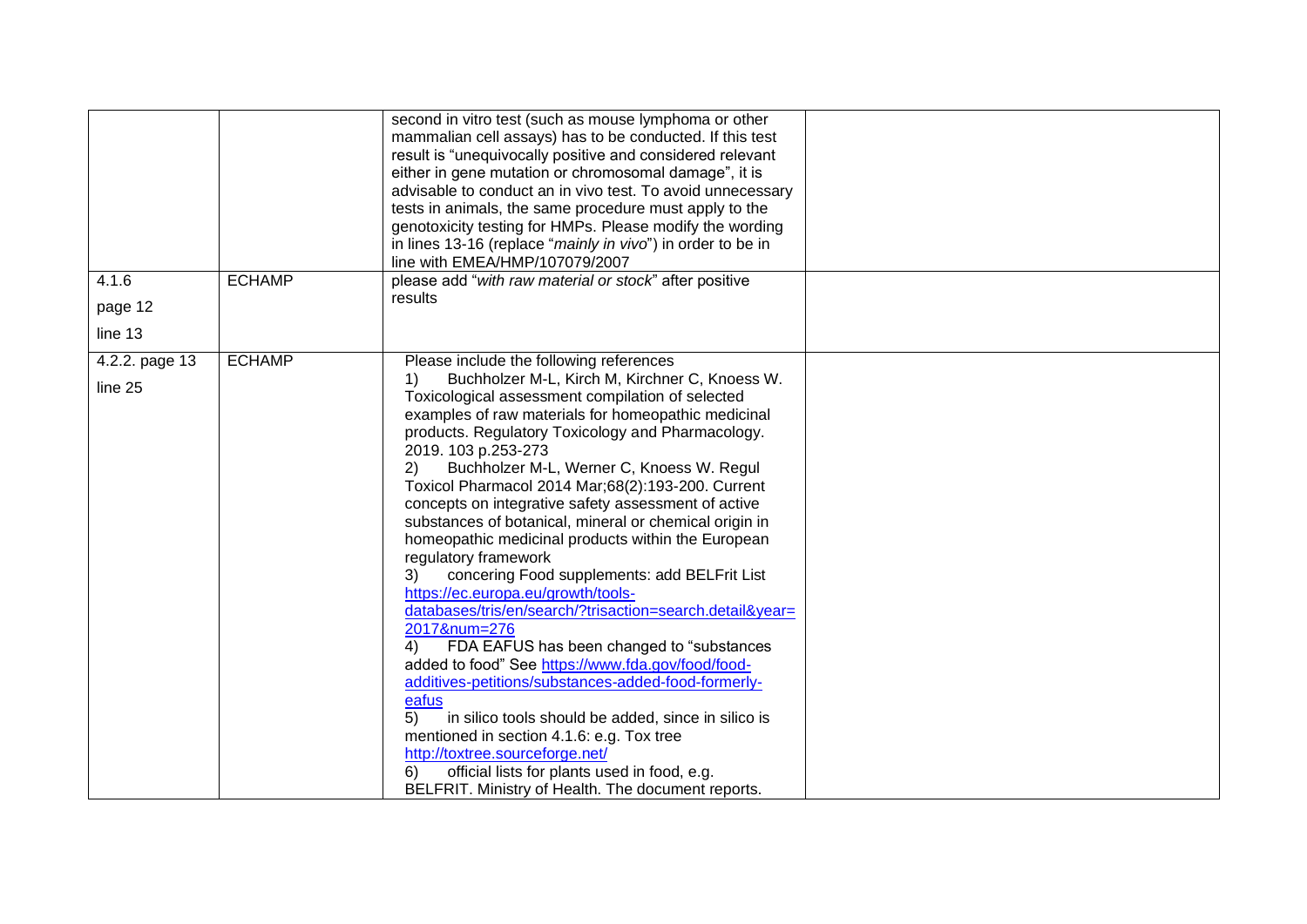|                  |               | Attachment 1 to the Ministerial Decree of 10 August                                                                     |  |
|------------------|---------------|-------------------------------------------------------------------------------------------------------------------------|--|
|                  |               | 2018 on the use of vegetable, substances and                                                                            |  |
|                  |               | preparations in food supplements as updated by Decree                                                                   |  |
|                  |               | 9 January 2019;                                                                                                         |  |
|                  |               | Ministero della Salute, Italy: 'Allegato 1 al DM 10 agosto                                                              |  |
|                  |               | 2018 sulla disciplina dell'impiego negli integratori                                                                    |  |
|                  |               | alimentari di Sostanze e preparati vegetali                                                                             |  |
|                  |               | comeaggiornato con Decreto 9 gennaio 2018;                                                                              |  |
|                  |               | Et al.                                                                                                                  |  |
| Section 4.3.2    |               | Will the HMPWG work on the FSD-lists continue?                                                                          |  |
| Page 14 line 26  |               | Is it planned to up-date the FSD-lists regularly?                                                                       |  |
| Section 4.3.2,   | <b>ECHAMP</b> | Extrapolation to other administration routes should be                                                                  |  |
| line 11, page 15 |               | possible using the FSD data.                                                                                            |  |
|                  |               | Please include reference to ICH Q3D (Reference No. 19)                                                                  |  |
|                  |               | regarding modifying factors based on oral bioavailability,<br>as well as reference to the conversion factors in the PtC |  |
|                  |               | 2007 Table 1, Page 4.                                                                                                   |  |
| 4.3.3            | <b>ECHAMP</b> | AI, EDI and RDA are not suitable starting points for a                                                                  |  |
|                  |               | safety assessment, as they do not represent an upper                                                                    |  |
| page 15          |               | safety limit for daily intake, but they do refer to a minimum                                                           |  |
| line 32ff        |               | quantity of a substance that must be taken up by a person                                                               |  |
|                  |               | in order to meet the daily requirements. A safety                                                                       |  |
|                  |               | assessment must be based on a maximum quantity of a                                                                     |  |
|                  |               | substance that can be taken up without adverse effects.                                                                 |  |
|                  |               | Please delete AI, EDI and RDA.                                                                                          |  |
| 4.3.4            | <b>ECHAMP</b> | Please add after the word "products" the following phrase:                                                              |  |
| page 16          |               | "as well as dosage informations from other sources, e.g.                                                                |  |
| line 6           |               | pharmacopoeias in which herbals are included."Rationale:                                                                |  |
|                  |               | Not all herbal products used in phytotherapy are registered                                                             |  |
|                  |               | or authorized. HMPWG used and accepted in the past                                                                      |  |
|                  |               | references from B.P.C. DAB, Normdosen and Hager                                                                         |  |
|                  |               | See                                                                                                                     |  |
|                  |               | https://www.hma.eu/fileadmin/dateien/Human_Medicines/0                                                                  |  |
|                  |               | $1 -$                                                                                                                   |  |
|                  |               | About_HMA/Working_Groups/HMPWG/2019_12_HMPWG                                                                            |  |
|                  |               | Overview_Comments_5th-List_FSD.pdf                                                                                      |  |
|                  |               | Compare with heart glycosides assessment.                                                                               |  |
| 4.3.4            | <b>ECHAMP</b> | <b>Regarding F-Values:</b>                                                                                              |  |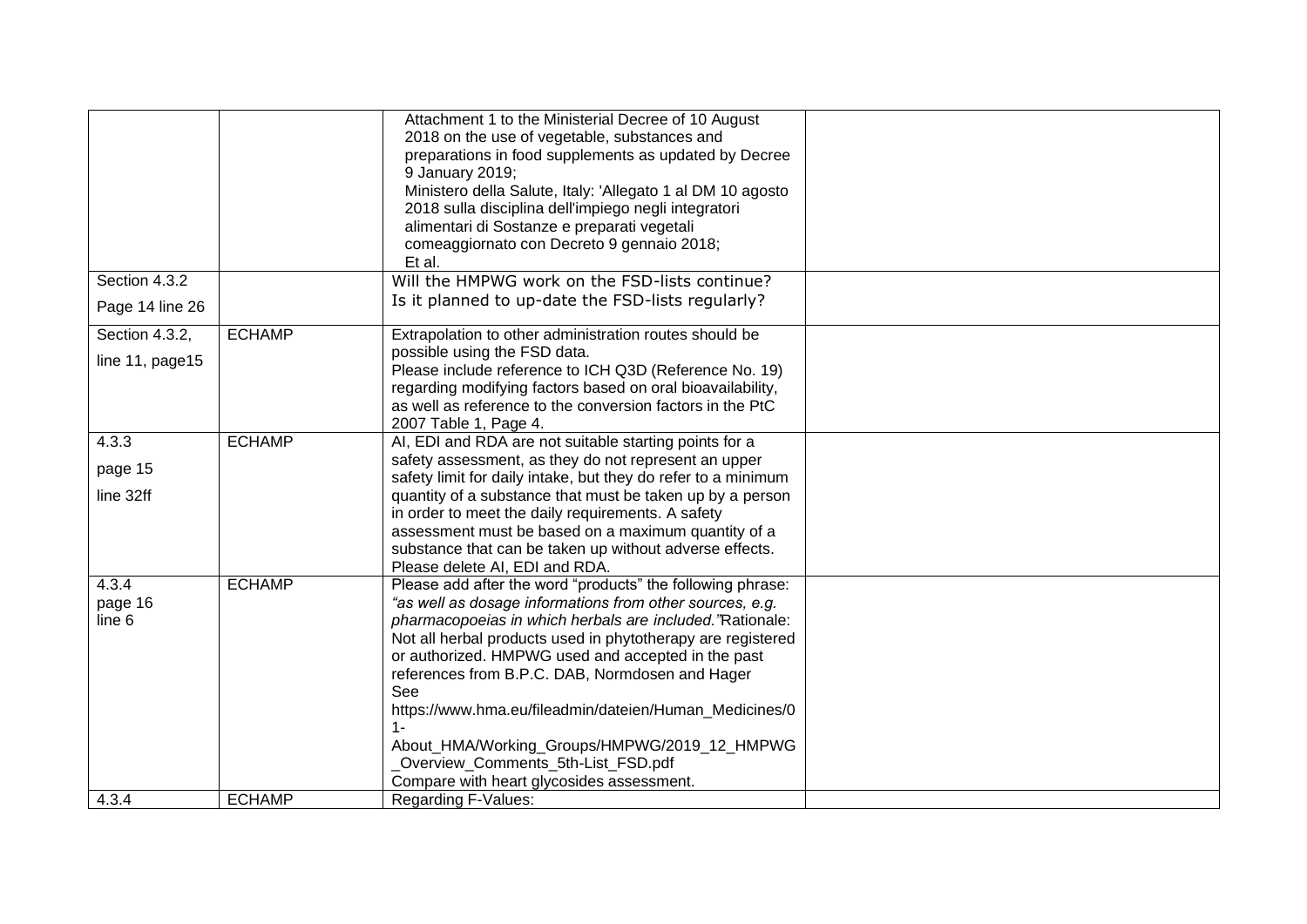| Page 16         | In accordance with Article 14 of the Directive, a safety      |  |
|-----------------|---------------------------------------------------------------|--|
| Line 16, 22-23, | factor of 100 should only be necessary in case the LHRD       |  |
| 31              | is derived from a prescription drug (as stated in line 24).   |  |
|                 | The HMPWG requires this safety factor also for non -          |  |
|                 | prescription substances.                                      |  |
|                 | A number of modifying factors are used (F1-F5) for            |  |
|                 | calculation of the PDE:                                       |  |
|                 | $F1$ = extrapolation from animal to human                     |  |
|                 | $F2 = 10$ to account for differences between individual       |  |
|                 | humans                                                        |  |
|                 | $F3$ = duration of study / short-term exposure                |  |
|                 | $F4 =$ severe toxicity                                        |  |
|                 | $F5 = 1$ for NOEL, $F5 = 1$ to 5 for NOAEL, $F5 = 5-10$ for   |  |
|                 | LOEL, $F5 = 10$ for LOAEL                                     |  |
|                 | Since both, LHRD and FSD relate to humans F1 is equal         |  |
|                 | to 1. [Q&A paper HMPWG - Questions and Answers on             |  |
|                 | First safe Dilutions].                                        |  |
|                 | When a LHRD is used instead of a NOEL or LOEL, only           |  |
|                 | factors F2 and F5 remain, the others are equal to 1. The      |  |
|                 | values for F2 and F 5 should be scientifically well           |  |
|                 | balanced:                                                     |  |
|                 | F <sub>2</sub>                                                |  |
|                 | The Italian Authority for instance pointed out in relation to |  |
|                 | the Decision tree: It is not always necessary to state 100    |  |
|                 | as the value of for F2 x F5.                                  |  |
|                 | So a Safety factor $F2 = 1$ can be admitted because the       |  |
|                 | aspect of variability between individuals is covered with the |  |
|                 | dosage finding. This means that, if the LHRD is calculated    |  |
|                 | based on a children dosage F2 is equal to 1. If the           |  |
|                 | calculation is based on an adult dosage F2 equal to 10 can    |  |
|                 | be appropriate. The evaluation should include the             |  |
|                 | reasoning for the chosen values for F2 and F5                 |  |
|                 | F <sub>5</sub>                                                |  |
|                 | F5 is a variable factor that may be applied if the no-effect  |  |
|                 | level was not established.                                    |  |
|                 | The comparison with substances in approved allopathic         |  |
|                 | remedies is not about LOAEL / NOAEL but about LHRD /          |  |
|                 | <b>NOAEL</b> . Therefore a value of less than 10 is justified |  |
|                 | (LOAEL $\neq$ LHRD).                                          |  |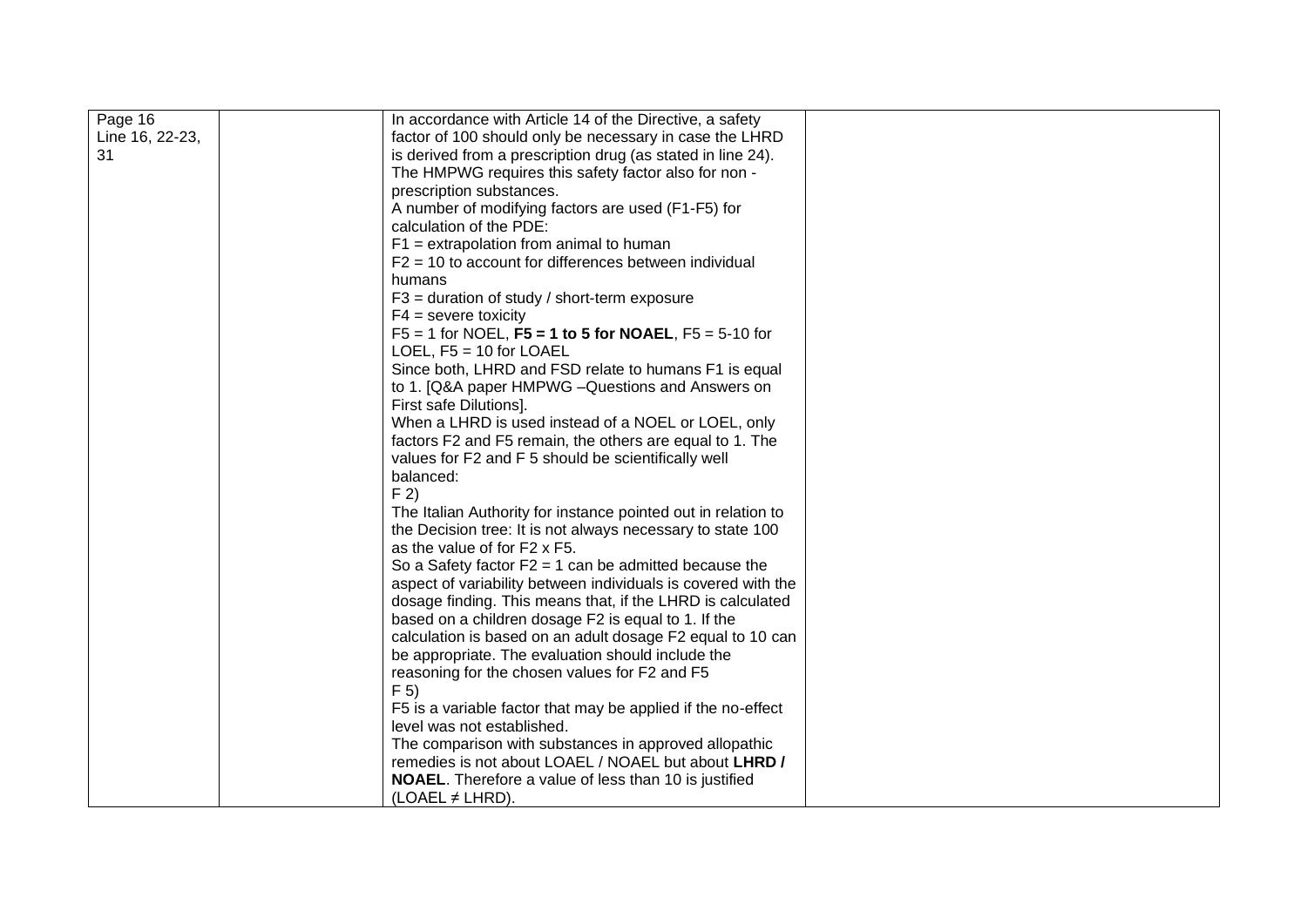|                                                                          | According to ICH guideline Q3C, "when only a LOEL is<br>available, a factor of up to 10 could be used depending on<br>the severity of the toxicity".<br>It is thus scientifically not justified to use F 5=10, as the<br>LHRD is a dose where no toxic effects are to be expected.<br>And this applies even more to non-prescription drugs.                                                                                                                                                                                                                                                                                                                                                                                                                                                                                                                                                                                                                                                                                                                                                                                                                                                        |  |
|--------------------------------------------------------------------------|----------------------------------------------------------------------------------------------------------------------------------------------------------------------------------------------------------------------------------------------------------------------------------------------------------------------------------------------------------------------------------------------------------------------------------------------------------------------------------------------------------------------------------------------------------------------------------------------------------------------------------------------------------------------------------------------------------------------------------------------------------------------------------------------------------------------------------------------------------------------------------------------------------------------------------------------------------------------------------------------------------------------------------------------------------------------------------------------------------------------------------------------------------------------------------------------------|--|
| <b>ECHAMP</b><br>4.3.4.<br>page 16<br>line 31                            | There seems to be a typo: It says 'interspecies' but it<br>should be the factor regarding variability between<br>individuals, which is F2?<br>"A number of modifying factors are used (F1-F5), but when<br>a LHRD is used instead of a NOEL or LOEL, only factors<br>F2 and F5 remain, where $F2 = 10$ to account for variability<br>between individuals and F5 is a variable factor that may be<br>applied if the no-effect level was not established The<br>other modifying factors are adjusted as follows: F1 is used<br>for extrapolation between species, but since LHRD and<br>FSD both relate to humans F1 = 1" [Q&A paper HMPWG -<br>Questions and Answers on First safe Dilutions]                                                                                                                                                                                                                                                                                                                                                                                                                                                                                                       |  |
| <b>ECHAMP</b><br>4.3.5. page 16<br>lines 36-38,<br>page17, line 1-<br>34 | In section 4.3.5 only the genotoxicity part of the TTC<br>concept is explained even though the TTC concept is not<br>limited to risk assessment of genotoxic substances. This is<br>in line with the decision tree that leads to section 4.3.5<br>TTC even in cases where no genotoxic potential is known.<br>Therefore please correct information on TTC concept:<br>In general, the TTC concept is not only used or has not<br>been especially developed "to establish an acceptable<br>daily amount for compounds with a known genotoxic<br>potential" as said in the Draft guidance document. The<br>TTC concept has been developed to develop generic<br>approaches for safety assessment of large groups of<br>chemicals or individual chemicals of unknown toxicity in<br>general. Munro developed the first decision tree for toxic<br>non-cancerogenic substances in 1996 in the area of<br>consumer products e.g. food packaging and food<br>additives. According to that concept the TTC of 1.5 µg<br>/person/day protects against the toxicity of most unknown<br>chemicals in consumer products with a risk of less than 1<br>excess cancer in 100,000, including those substances of |  |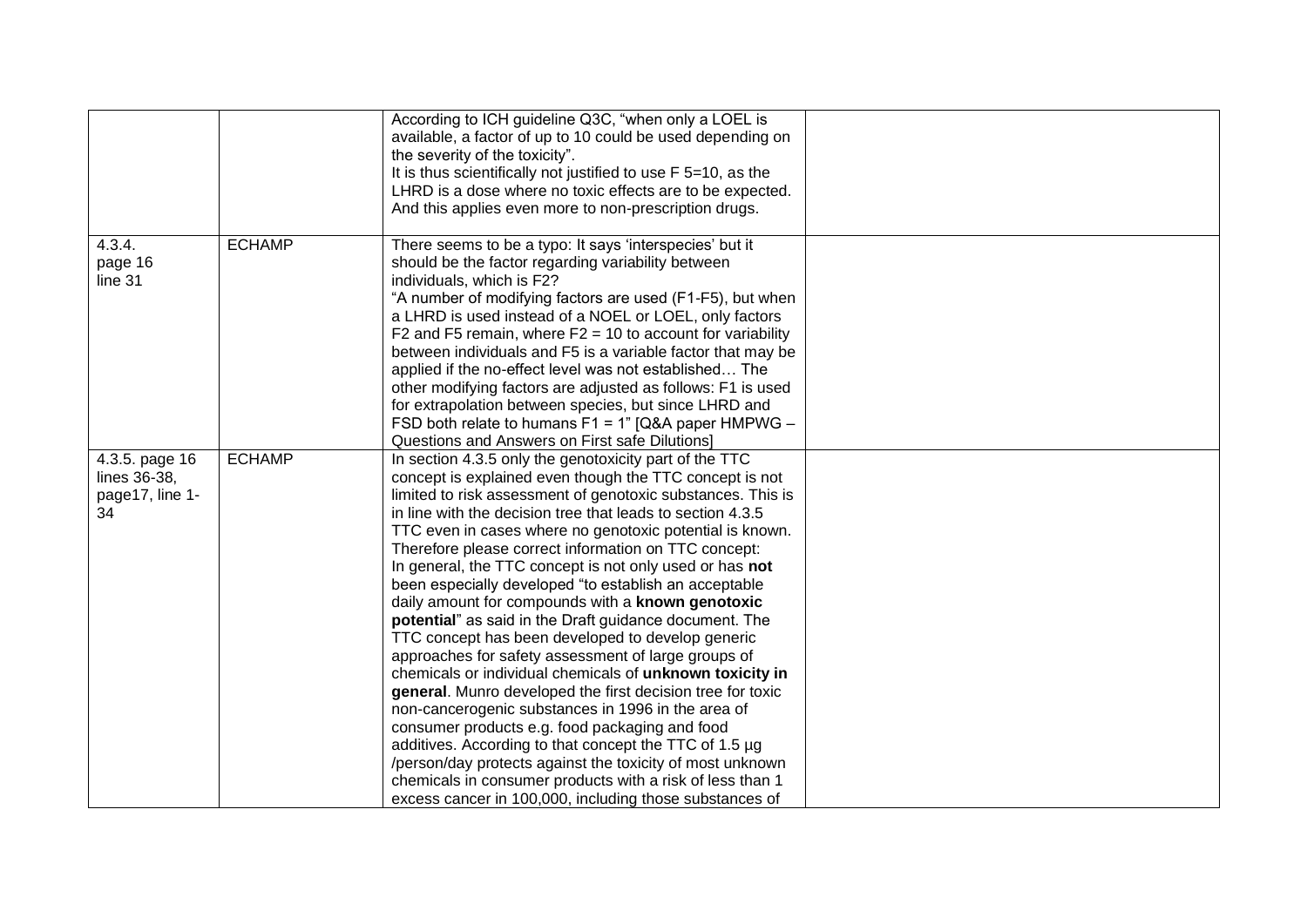| unknown toxicity even should they turn out to be            |  |
|-------------------------------------------------------------|--|
| carcinogens later on (Munro, 1996; p.835).                  |  |
| The reasons that are given in the Draft for the use of a    |  |
| TTC of 0.15 µg instead of 1.5 µg/d in line 11-19 on page    |  |
| 17 are not clear. The TTC value of 1.5 µg/d should be of    |  |
| use also for risk assessment for HMPs because according     |  |
| to scientific literature a TTC of 1.5 µg/d protects against |  |
| risks of compounds with unknown toxicity (e.g. impurities)  |  |
| from the consumption/use of consumer products (e.g. food    |  |
| packaging, food additives, cosmetics) (Munro, 1996) even    |  |
| without a given dosage regimen and without a proven         |  |
| <b>benefit</b> as discussed by HMPWG. Therefore, a lack of  |  |
| proven therapeutic benefit or a lower labelled dosage for   |  |
| special patient groups is not a reason for not considering  |  |
| the TTC 1.5 µg/d value.                                     |  |
| Moreover, the proper use of the TTC concept, as defined     |  |
| by Kroes et al. 2004 (0.15 µg/person/day with one excess    |  |
| cancer in 1,000,000) was considered to be over-             |  |
| conservative in the context of potentially mutagenic        |  |
| impurities in pharmaceuticals [EFSA-Q-2016-0080; Review     |  |
| of the Threshold of Toxicological Concern (TTC) approach    |  |
| and development of new TTC decision tree]. The TTC          |  |
| concept includes the Cramer structural classes and the      |  |
| use of QSAR analysis [EFSA-Q-2016-0080 and reference        |  |
| 13 on page 26 EMA/CHMP/ICH/83812/2013 - already             |  |
| cited in section 4.3.5]. In case of substances, where none  |  |
| of the evaluation principles are applicable (used as food,  |  |
| LHRD/100, PDE etc), or a QSAR (Quantitative structure-      |  |
| activity relationship) analysis raises suspicion of         |  |
| genotoxicity/cancerogenicity, the conservative TTC          |  |
| approach of 0.15 µg/person/day may be justified.            |  |
| However, a proper scientific method used in toxicological   |  |
| assessments, allows the subsumption of substances           |  |
| analysed with QSAR into Cramer classes (if structural data  |  |
| is provided). QSAR analysis is an accepted, scientific tool |  |
| used in toxicological risk assessment.                      |  |
| Considering that the homeopathic note for guidance is       |  |
| dedicated to all substances with unknown formula but not    |  |
| only to those with proven mutagenic or genotoxic            |  |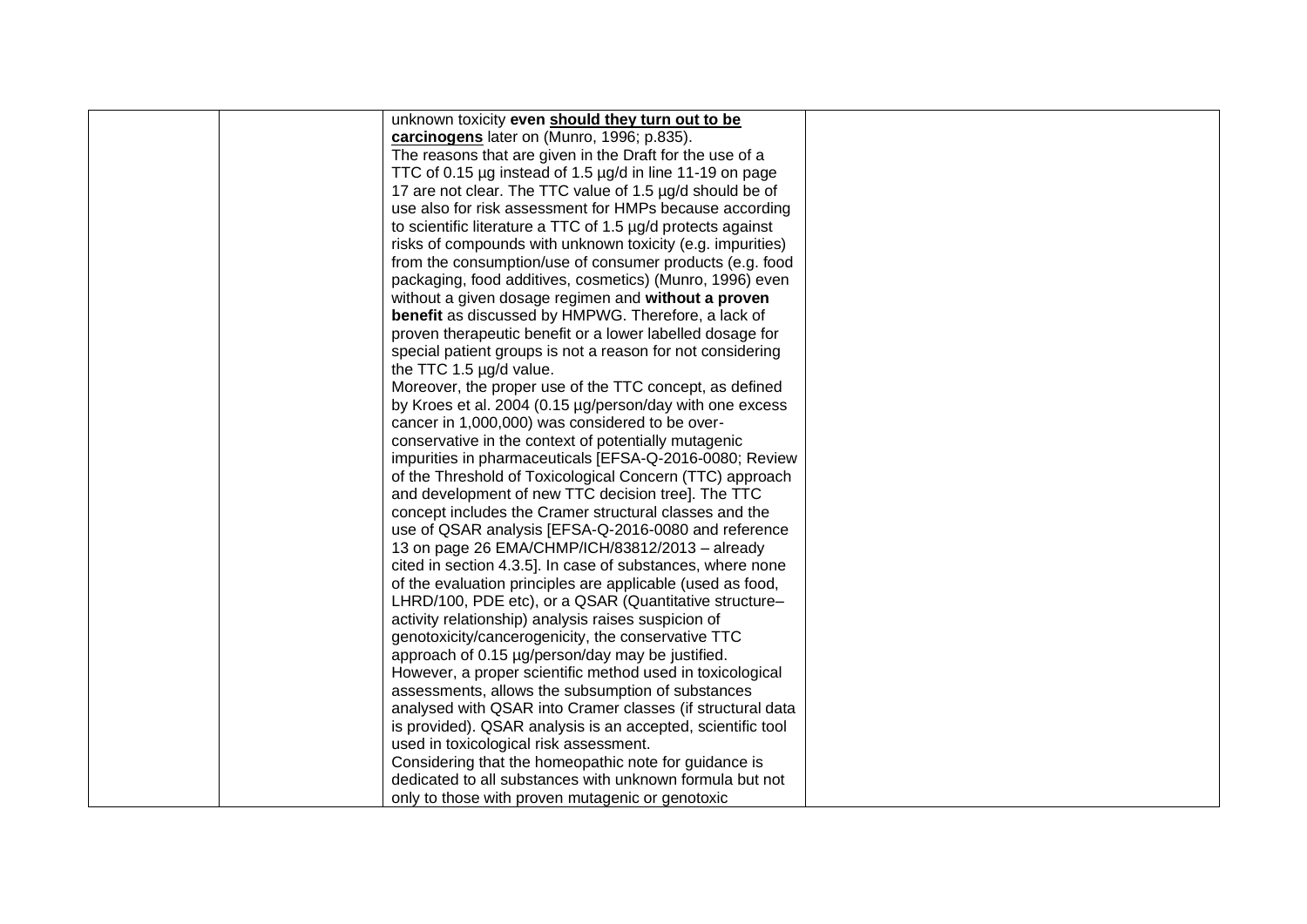|                                              | properties the general setting of $TTC = 0.15 \mu g$ for all not<br>investigated substances in the homeopathic field leads to a<br>general risk tolerance level of 1 in 10 000 000.<br>(mathematical derivation see Kroes 2004). That should be<br>considered unproportionate.<br>Proposal:<br>The complete state-of-the-art TTC concept should be cited<br>in the guidance including the Cramer scheme for non-<br>cancer endpoints.<br>By excluding Cramer classes a fundamental part of the<br>TTC concept has not been considered by HMPWG for<br>safety assessment of HMPs which means that different                                                                                                                                                                  |  |
|----------------------------------------------|-----------------------------------------------------------------------------------------------------------------------------------------------------------------------------------------------------------------------------------------------------------------------------------------------------------------------------------------------------------------------------------------------------------------------------------------------------------------------------------------------------------------------------------------------------------------------------------------------------------------------------------------------------------------------------------------------------------------------------------------------------------------------------|--|
|                                              | standards are applied tor HMP than to all other medicinal<br>products (contradiction to statement in 1. Introduction).                                                                                                                                                                                                                                                                                                                                                                                                                                                                                                                                                                                                                                                      |  |
| Section 4.3.5,<br>page 17, line<br>$11 - 12$ | There are homeopathic medicinal products according to<br>simplified registration on the market with children's<br>posology regime or restrictions for patient groups. This is<br>to be taken into consideration for the safety assessment.                                                                                                                                                                                                                                                                                                                                                                                                                                                                                                                                  |  |
| Section 4.3.5,<br>Page 17 line 20            | Please refer to TTC decision tree from EFSA<br>(EFSA 2016)                                                                                                                                                                                                                                                                                                                                                                                                                                                                                                                                                                                                                                                                                                                  |  |
| Section 4.3.5,<br>Page 17 line 28-<br>29     | Please delete the last part of the sentence: "and mixtures<br>of chemicals containing unknown chemical structures."<br>Reasoning:<br>It is not in line with state-of-the-art knowledge (EFSA 2019,<br>Section 3.4) to include these mixtures into the list of<br>compounds excluded from the TTC concept.<br>Please include the following references into the document:<br><b>EFSA 2016</b><br>Review of the Threshold of Toxicological Concern (TTC)<br>approach and development of new TTC decision tree<br>httpsefsa.onlinelibrary.wiley.comdoiepdf10.2903sp.efsa.20<br>16.EN-1006<br>EFSA Journal 2019;17(6):57088. Guidance on the use of<br>the Threshold of Toxicological Concern approach in food<br>safety assessment.<br>https://doi.org/10.2903/j.efsa.2019.5708 |  |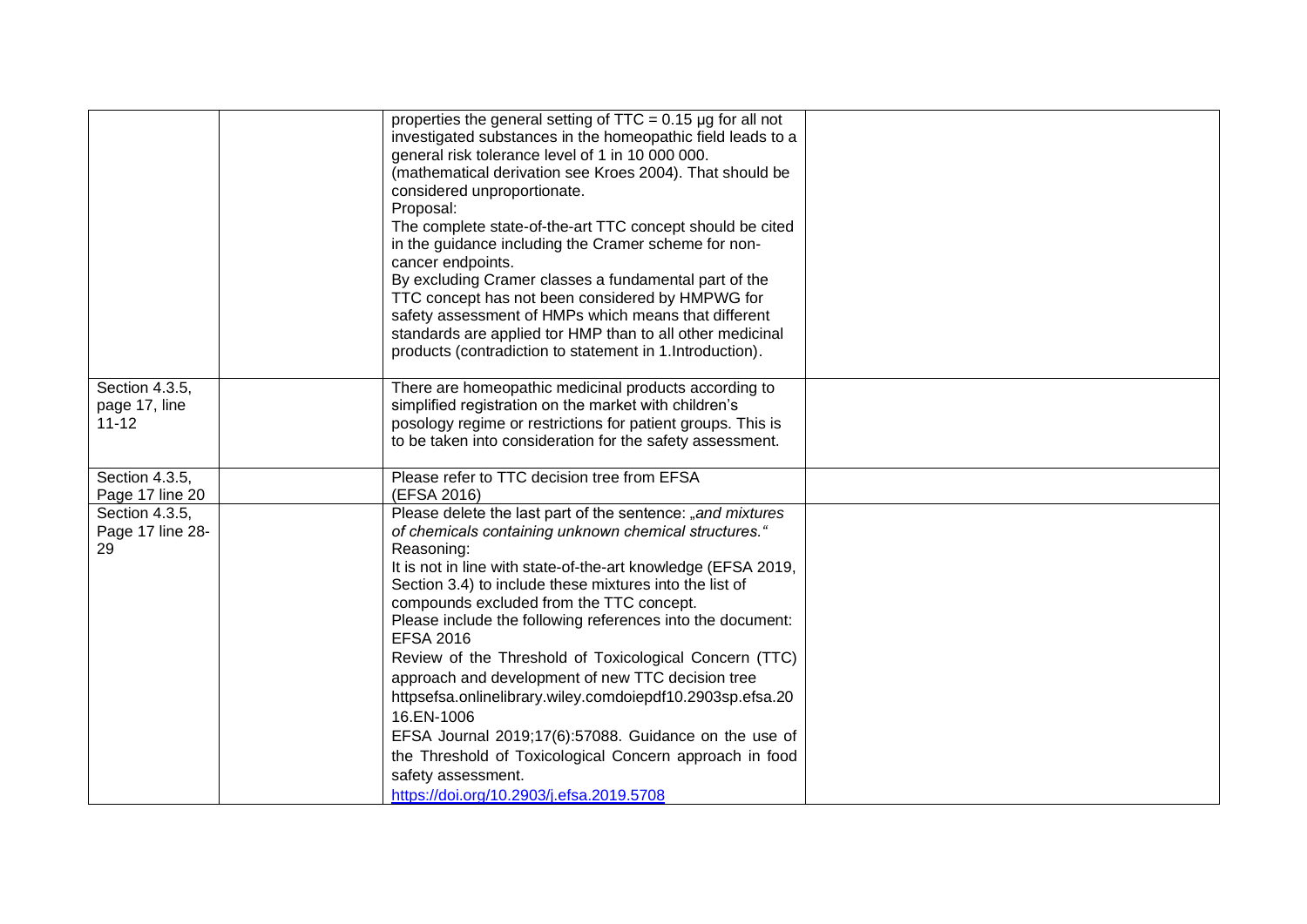| Page 17 line 35 | <b>ECHAMP</b> | Please add the following text:                                         |
|-----------------|---------------|------------------------------------------------------------------------|
|                 |               | Applying the described TTC concept for homeopathic                     |
|                 |               | dilutions that do not contain the excluded compounds (line             |
|                 |               | 21 - 34), and calculating the worst-case FSDs for all                  |
|                 |               | homeopathic manufacturing methods based on the most                    |
|                 |               | conservative theoretical assumption that the whole raw                 |
|                 |               | material genotoxic and on an intake of 10 g, the resulting             |
|                 |               | safe potencies are between D7 and D9:                                  |
|                 |               | Method 1.1.1 (HAB 1a): 10 g D8 contain 0,1 µg plant:                   |
|                 |               | $<$ TTC 0,15 µg                                                        |
|                 |               | Method 1.1.3 (HAB 2a): 10 g D9 contain 0,0166 µg plant:                |
|                 |               | $<$ TTC 0,15 µg                                                        |
|                 |               | Method 1.1.4 (HAB 2b): 10 g D9 contain 0,0166 µg plant:                |
|                 |               | $<$ TTC 0,15 µg                                                        |
|                 |               | Method 1.1.5 (HAB 3a): 10 g D9 contain 0,0166 µg plant:                |
|                 |               | $<$ TTC 0,15 µg                                                        |
|                 |               | Method 1.1.6 (HAB 3b): 10 g D9 contain 0,0166 µg plant:                |
|                 |               | $<$ TTC 0,15 µg                                                        |
|                 |               | Method 1.1.7 (HAB 3c): 10 g D9 contain 0,0166 µg plant:                |
|                 |               | $<$ TTC 0,15 µg                                                        |
|                 |               | Method 1.1.8 (HAB 4a): 10 g D8 contain 0,1 µg plant:                   |
|                 |               | $<$ TTC 0,15 µg                                                        |
|                 |               | Method 1.1.9 (HAB 4b): 10 g D8 contain 0,1 µg animal                   |
|                 |               | material: $<$ TTC 0,15 µg                                              |
|                 |               | Method 4.1.1 (HAB 6): 10 g D8 contain 0,1 µg raw material              |
|                 |               | $<$ TTC 0,15 µg                                                        |
|                 |               | Method 1.1.10 (Fr. Ph.): 10 g D7 contain $0.1 \mu$ g plant<br>$\prec$  |
|                 |               | TTC 0,15 µg                                                            |
|                 |               | Method 4.1.2 (Fr.Ph.): 10 g D8 contain 0,1 µg raw material             |
|                 |               | $<$ TTC 0,15 µg                                                        |
|                 |               | This means that no material risk occurs in dilutions $\geq$ D7, $\geq$ |
|                 |               | $D8$ , $\geq$ D9, depending on the manufacturing method. (see          |
|                 |               | also Habs, Koller, 2020)                                               |
|                 |               | Therefore, for these stocks a final potency of D9 and                  |
|                 |               | higher can be considered as generally safe.                            |
| 4.3.6           | <b>ECHAMP</b> | The ICH Q3D guidance states: "The PDEs established in                  |
| Page 18 lines 1 |               | this guideline are considered to be protective of public               |
| $-3$            |               | health for all patient populations."                                   |
|                 |               | "The mass adjustment assumes an arbitrary adult human                  |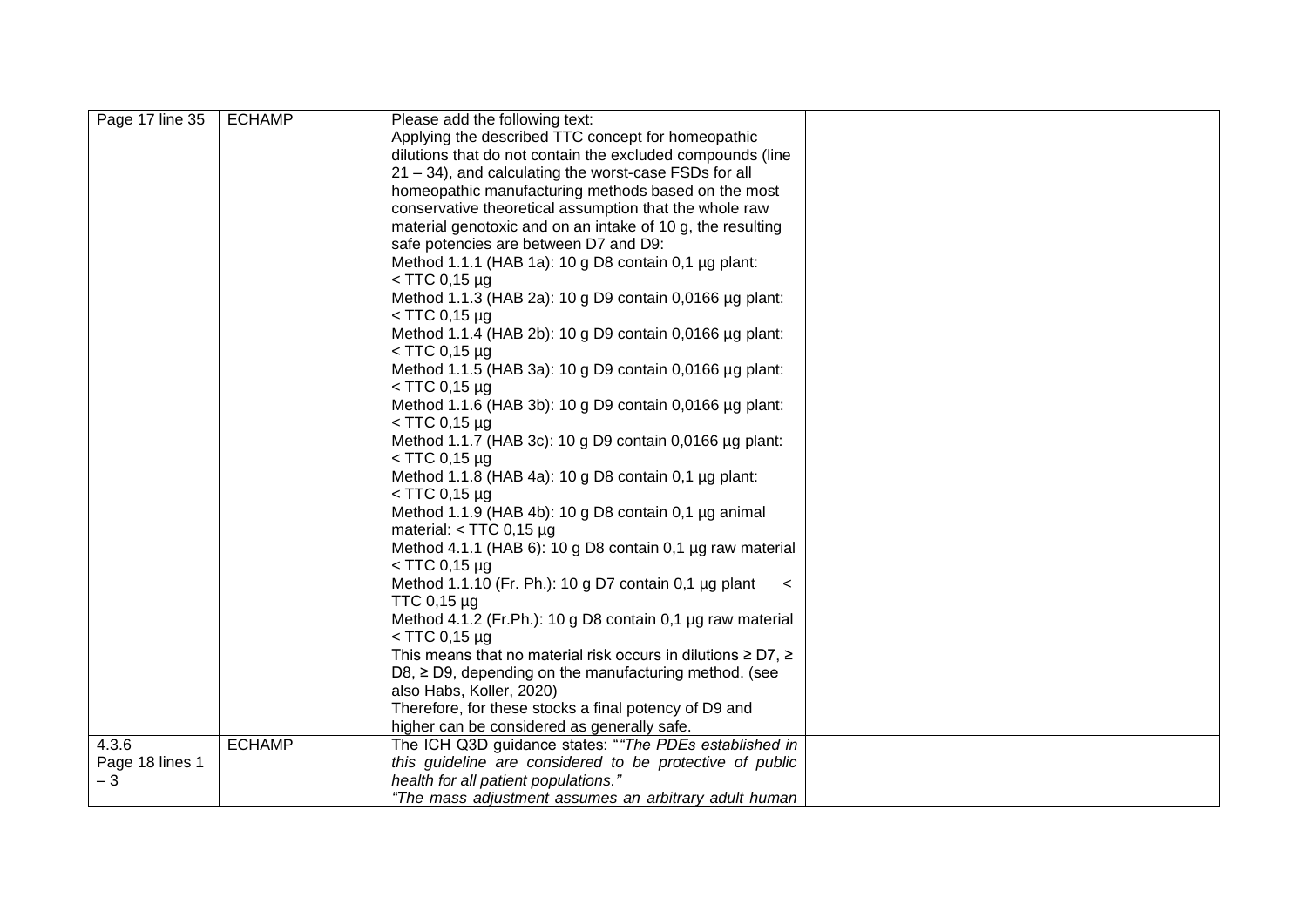|                                 | body mass for either sex of 50 kg. This relatively low mass    |  |
|---------------------------------|----------------------------------------------------------------|--|
|                                 | provides an additional safety factor against the standard      |  |
|                                 | masses of 60 kg or 70 kg that are often used in this type of   |  |
|                                 | calculation. It is recognized that some patients weigh less    |  |
|                                 | than 50 kg; these patients are considered to be                |  |
|                                 | accommodated by the built-in safety factors used to            |  |
|                                 | determine a PDE and that lifetime studies were often<br>used." |  |
|                                 | Thus, to use a body weight of neonates of 3 kg for all         |  |
|                                 | patient groups is not compliant with this guideline.           |  |
|                                 | The PDE value is a scientific safety threshold for daily       |  |
|                                 | lifelong exposure. It includes the uncertainty factors F1-     |  |
|                                 | F5 to assure human safety in all age groups: Using $F2 =$      |  |
|                                 | 10 accounts for variability between individuals, means any     |  |
|                                 | patient group is covered including neonates.                   |  |
|                                 | Therefore, please change the wording into: " a body            |  |
|                                 | weight of 50 kg is used for the calculation of a daily         |  |
|                                 | acceptable amount for all patient groups."                     |  |
|                                 |                                                                |  |
|                                 | Please see further comments under 4.3.4 LHRD                   |  |
| 4.4<br><b>ECHAMP</b>            | It depends on the evaluation principle used if a body          |  |
| page 18                         | weight adjustment is scientifically justified. Therefore,      |  |
| Line 33                         | please add the end of the second sentence in the first         |  |
|                                 | indent:                                                        |  |
|                                 | A body weight adjustment of the daily                          |  |
|                                 | acceptable amount for all patient groups needs to              |  |
|                                 | be performed, if applicable.                                   |  |
| <b>ECHAMP</b><br>Section 4.4.1, | The statement on ADME questions the present draft              |  |
| page 19, line                   | guidance document and its aim to provide a procedure for       |  |
| $10 - 13$                       | non-clinical evaluation that is more appropriate for HMPs      |  |
|                                 | and goes far beyond to what was calculated by HMPWG            |  |
|                                 | for the first safe dilutions (HMPWG FSD lists).                |  |
|                                 | The safety factor arising in this text would mean in practice  |  |
|                                 | that even an extrapolation to 3 kg would not be accepted in    |  |
|                                 | most cases because in reality data on ADME in children do      |  |
|                                 | rarely exist.                                                  |  |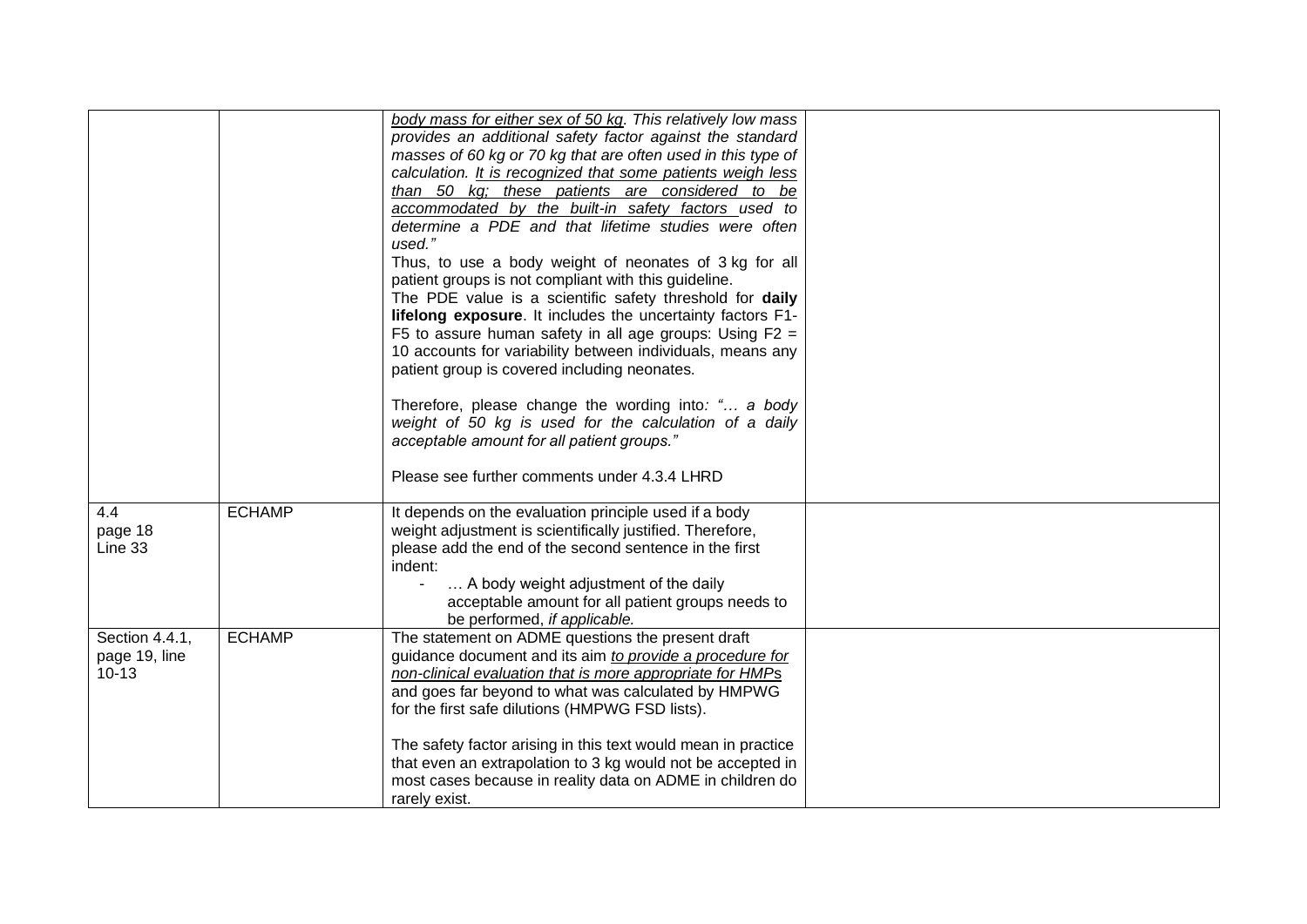|                          |               | As explained for Sections 4.3.4, 4.3.5, 4.3.6 a body weight<br>adaption to 3 kg in most cases overestimates the risk by<br>far already. It includes various safety factors in a multiple<br>way anyway (e.g. 3kg, lifelong daily exposure of 10ml /<br>10g, TTC for genotoxic compounds of 0,15 µg/day), and is<br>not in line with current scientific guidance because these<br>approaches per se cover all population groups.<br>Moreover, it is not necessary to know the ADME profile of<br>a substance under evaluation, when a default value of F2<br>$=$ 10 is used in the risk assessment. A factor of 10 results<br>from the multiplication of default values of 3.16 each for<br>uncertainties in toxicokinetic and toxicodynamic data, i.e.<br>when no chemical specific data are available (see ICH<br>Q3D). It thus already takes into account toxicokinetic and<br>toxicodynamic differences between human individuals and<br>is highly protective of various subpopulations, including<br>infants and children. Possible pharmacokinetic differences<br>in ADME are already included into the calculation.<br>Again, we point out that even extrapolating from an adult to<br>a 3 kg child is already an additional step in the safety<br>evaluation which is neither common nor necessary from a<br>toxicological point of view.<br>The reference (18) (EMA/189724/2018) describes<br>extrapolation for paediatric population in the development<br>of new medicines. This reflection paper has to be read in<br>context with the Paediatrics Regulation which explicitly<br>excludes homeopathic and herbal medicinal products from |  |
|--------------------------|---------------|------------------------------------------------------------------------------------------------------------------------------------------------------------------------------------------------------------------------------------------------------------------------------------------------------------------------------------------------------------------------------------------------------------------------------------------------------------------------------------------------------------------------------------------------------------------------------------------------------------------------------------------------------------------------------------------------------------------------------------------------------------------------------------------------------------------------------------------------------------------------------------------------------------------------------------------------------------------------------------------------------------------------------------------------------------------------------------------------------------------------------------------------------------------------------------------------------------------------------------------------------------------------------------------------------------------------------------------------------------------------------------------------------------------------------------------------------------------------------------------------------------------------------------------------------------------------------------------------------------------------------------------------------|--|
|                          |               | its scope, and is therefore not applicable.<br>Please delete lines 10-13 without replacement.                                                                                                                                                                                                                                                                                                                                                                                                                                                                                                                                                                                                                                                                                                                                                                                                                                                                                                                                                                                                                                                                                                                                                                                                                                                                                                                                                                                                                                                                                                                                                        |  |
| Section 4.4.1,<br>page19 | <b>ECHAMP</b> | Given the definition for adults of 70 kg in the excipients<br>guideline, we have to use 3 different weight adjustments<br>for adults in the assessments. This is not only confusing<br>but also inconsistent.<br>Please also refer on our comments regarding PDE, LDHR.<br>We want to emphasize that there are established scientific<br>concepts suitable as such also for the safety assessment                                                                                                                                                                                                                                                                                                                                                                                                                                                                                                                                                                                                                                                                                                                                                                                                                                                                                                                                                                                                                                                                                                                                                                                                                                                    |  |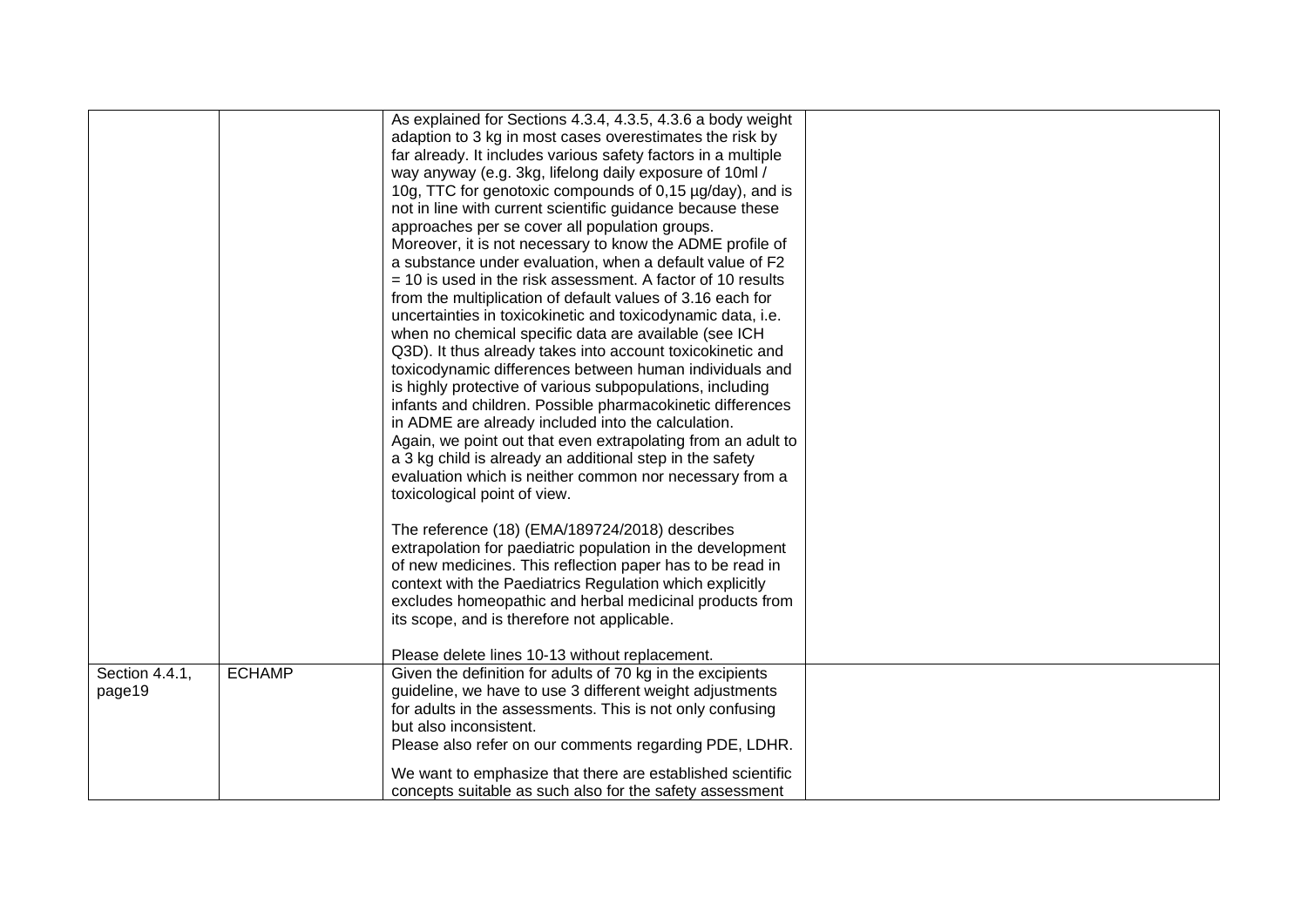|                                                     |               | of HMP registered according to Art. 14 without including<br>the same safety factor multiple times.                                                                                                                                                                                                                                                                                                                                                                   |  |
|-----------------------------------------------------|---------------|----------------------------------------------------------------------------------------------------------------------------------------------------------------------------------------------------------------------------------------------------------------------------------------------------------------------------------------------------------------------------------------------------------------------------------------------------------------------|--|
| Section 4.5.3,<br>page 21, line<br>$20 - 21$        | <b>ECHAMP</b> | Although the benefit-risk assessment is not applicable to<br>the non-clinical evaluation of HMPs in the simplified<br>registration procedure, this does not mean that HMP<br>registered according to Art. 14 /simplified registration do<br>not have any benefit. HMPs are medicinal products.<br>According to Art. 1 of Directive 2001/83/EC medicinal<br>products per se have a benefit.                                                                           |  |
| Sections 4.5.4<br>and 4.5.5                         | <b>ECHAMP</b> | Please include reference to Tables 1 and 2 of the PtC<br>2007 regarding conversion factors for different<br>pharmaceutical forms and manufacturing methods.                                                                                                                                                                                                                                                                                                          |  |
| Section 4.5.7,<br>page 22, line7                    | <b>ECHAMP</b> | According to GHP / HAB general chapter H 5.3. excipients<br>are defined and well known. Therefore, for these, safety<br>evaluation is not necessary.                                                                                                                                                                                                                                                                                                                 |  |
| Section 5 Non-<br>clinical<br>Documentation         |               | In general we appreciate guidance on how to adequately<br>structure the safety assessment for homeopathic medicinal<br>products. Nevertheless, since our member companies<br>have worked out and established already many Modules<br>2.4 for registration procedures in the EU, it should be<br>made clear that other structures in accordance with ICH<br>M4 CTD CPMP/ICH/2887/99 are always accepted.                                                              |  |
| Section 7<br>Literature<br>References<br>Page 26-27 | <b>ECHAMP</b> | Please add the literature reference given at the end of this<br>document into this section.                                                                                                                                                                                                                                                                                                                                                                          |  |
| Annex I,<br>example 2,<br>page 32                   | <b>ECHAMP</b> | Example Chimaphila umbellata D6, pillules<br>The whole plant of Chimaphila umbellata is allowed as<br>food without restriction (lists BELFRITand Ministero della<br>Salute Italy, see references)<br>This means that in the table under evaluation principle the<br>answer on - "Food or food constituent" is "YES". This<br>shows very clear that the presented calculation based on<br>unrealistic 100% raw material being genotoxic is by far<br>unproportionate. |  |